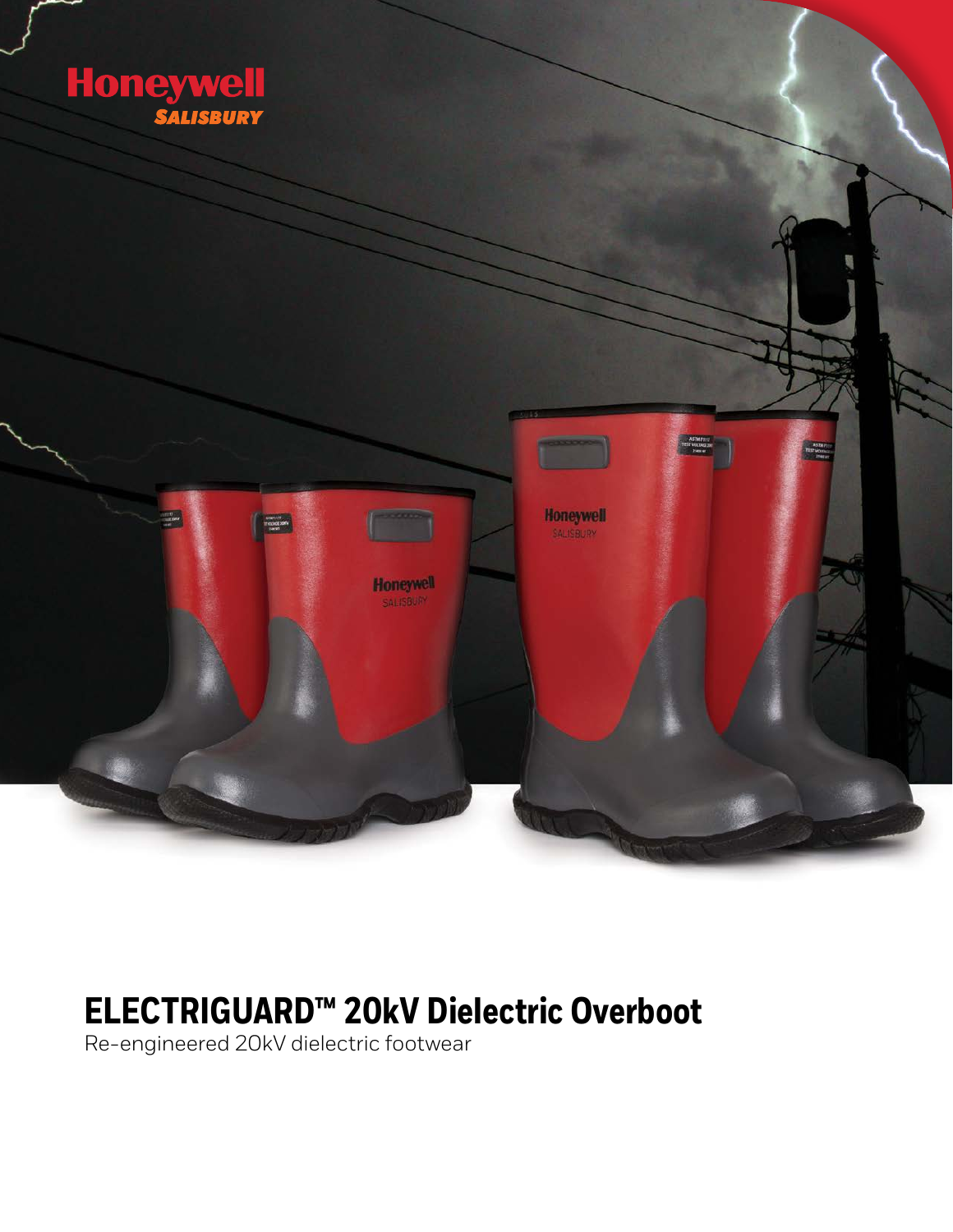# **Better fit, better safety, greater comfort: Tested to 20,000 volts with a redesigned fit that's easy to pull on and off.**

When it comes to demanding jobs in the field, linemen turn to the gear they can rely on. That's why we've redesigned our classic dielectric overboots – the same proven protection you expect from Salisbury, now with ergonomic innovations to ensure hassle-free donning and doffing plus a comfortable fit.

This improved design was developed through extensive tests and user interviews to identify the features linemen most need for safety and productivity. The end result is a pair of dielectric overboots that aims to enhance the work effectiveness of linemen.

#### **Innovative Convenience**

Innovative convenience drives more than just comfort – these versatile Salisbury overboots provide increased freedom throughout the work zone, which in turn can help reduce the number of workers in hazardous locations since they are not limited to confined areas such as grounding mats.

#### **Proven Protection**

Rated at 20,000 volts to protect workers from step potential.



## **ASTM F1116**

Standard Test Method for Determining Dielectric Strength of Dielectric Footwear

# **ASTM F1117**

Standard Specification for Dielectric Footwear

14" VERSION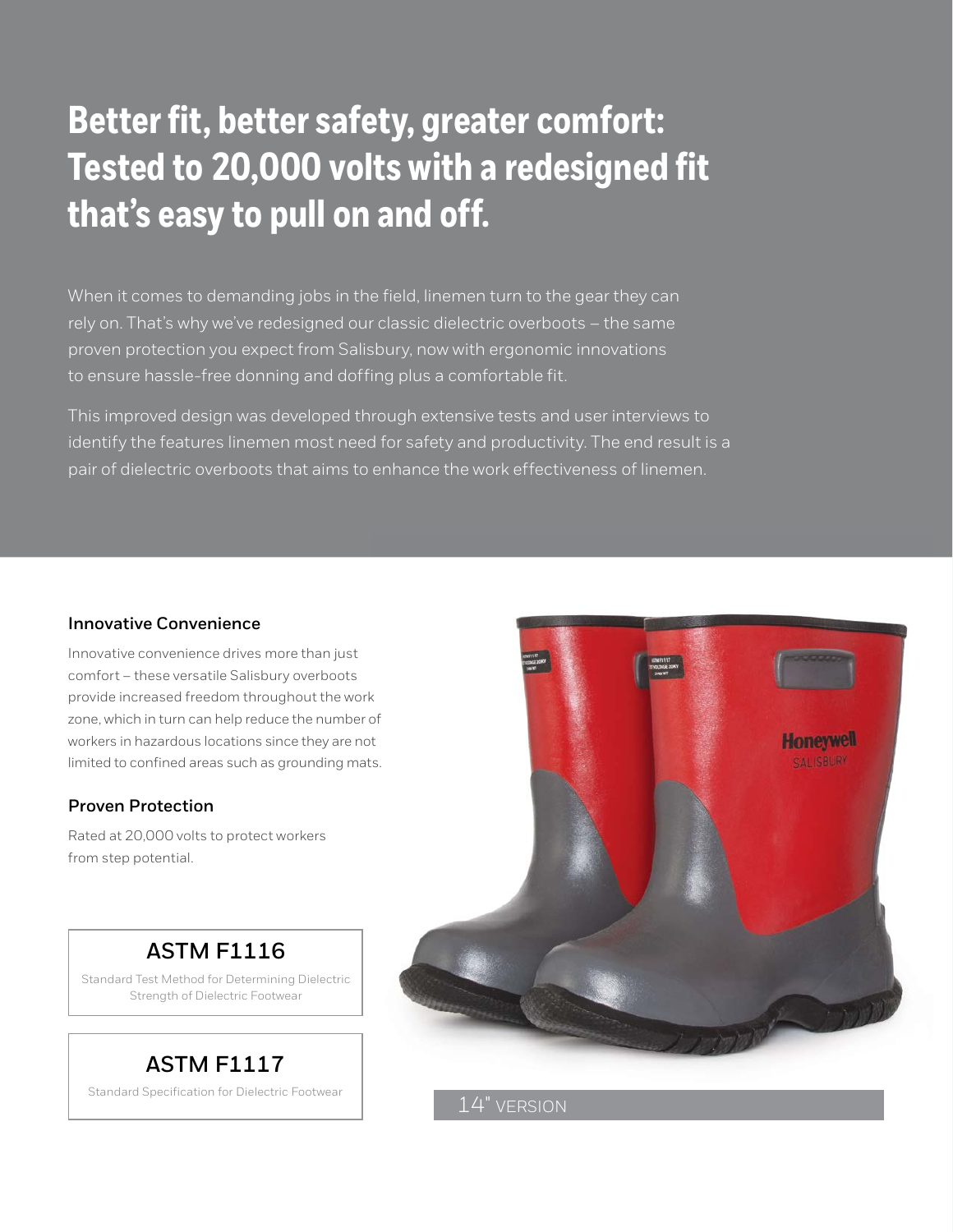# **ELECTRIGUARD™**

## **Better Comfort**

The wider opening and nylon lining also enables accurate sizing and a more comfortable fit



## 17" VERSION



### **Outsole**

Vulcanized rubber with a nonskid bar-tread sole

# **Easy On**

Wider upper boot with integral pull up handles intended to facilitate donning over standard work boots

### **Color Identification**

New color style denoting ASTM F1117 20kV dielectric performance

## **Greater Visibility**

Reflective stripe for enhanced visibility

### **Easy Off**

Rear kick-off lugs help wearers easily remove overboots